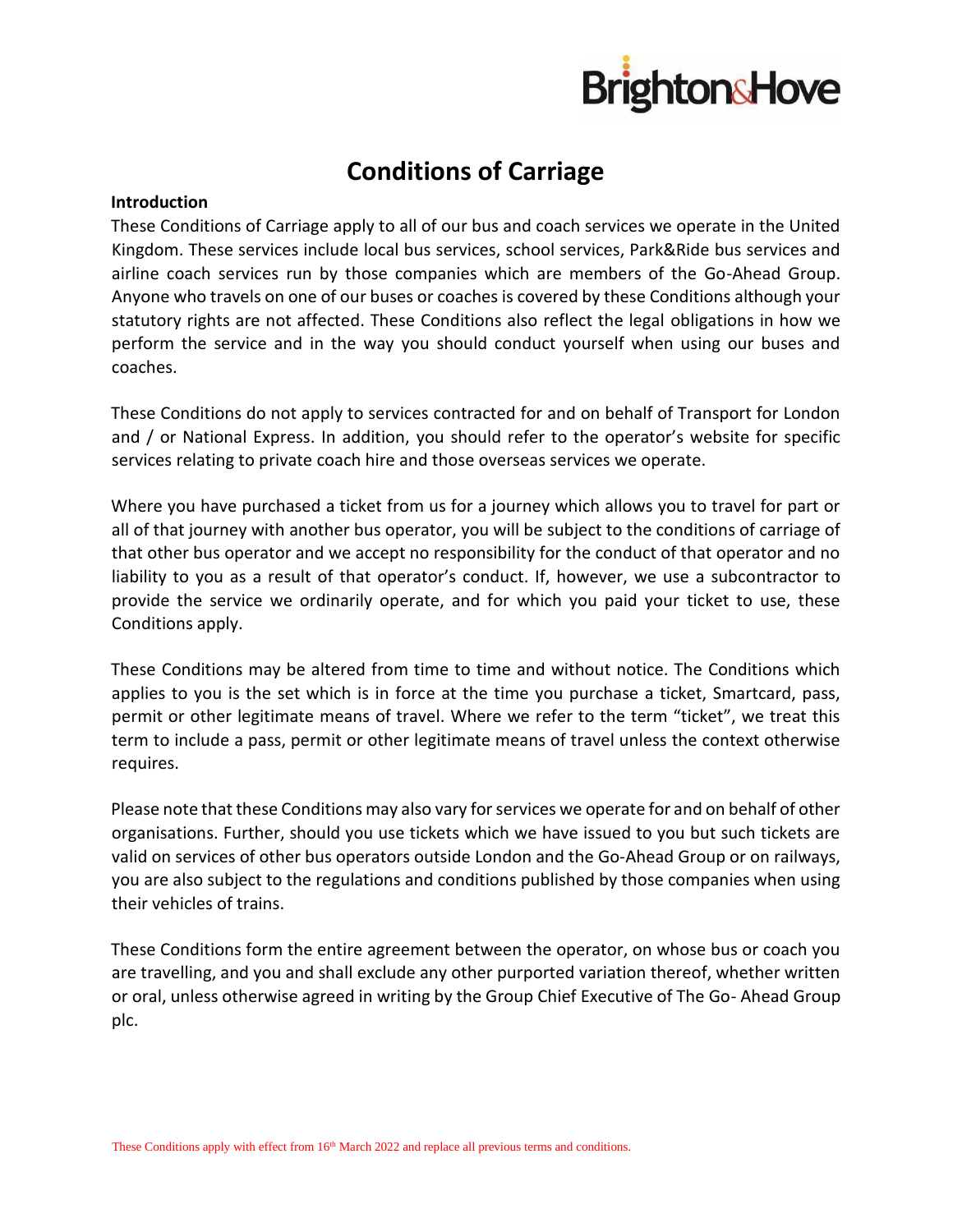

These Conditions are governed by the laws of England and you and we submit to the exclusive jurisdiction of the Courts of England. If any court or competent authority decides that any provision of these Conditions is invalid, unlawful or unenforceable, the other provisions shall remain in full force.

We welcome suggestions and complaints as they help us to improve our services and help us to put things right when they have gone wrong. We handle complaints with tact and consideration and, where we have failed, we will offer a sincere, speedy response together with a genuine commitment to avoid repeating the same failure. If you have any query, suggestion or complaint, you can contact us by letter, telephone, through our website, on social media or by email, the details of which are set out at the end of these Conditions. If you are not happy with the handling of a complaint, you can contact the Bus Appeals Body (the "**Body**"), an independent body which caters for the interests of passengers by providing an independent means of reviewing passengers' complaints when these have not been settled with bus operators. The contact details of this Body are set out at the end of these Conditions.

# **Our responsibility to you**

Our aim is to provide to our customers a reliable and friendly bus and / or coach service to the highest standards of safety, comfort and cleanliness.

Our employees work hard to ensure these services operate on a reliable and punctual basis everyday and we take pride in providing a quality service to our customers. Unfortunately, given the nature of our business, and the difficulty of controlling the road space upon which we depend, there maybe occasions when we simply cannot provide the standard of service which should be consistently expected and delivered. We may therefore have to temporarily or permanently alter the route, frequency, times and fares without prior notice.

Whenever this happens, we will work hard to get things back on schedule and we will learn from experiences as we encounter them. Sometimes there are factors which are outside of our normal control and we will work hard to ensure that the disruption to your journey is kept to a minimum. Examples where this could happen include unplanned road works, diversions, exceptional traffic conditions, major events, extreme weather conditions and other unforeseen operating circumstances.

There may also be occasions where we are unable to operate a service or, where we do operate a service, that service may become very full and, whilst we will always try and put on additional bus or coach services, in these circumstances we may not be able to guarantee a seat or, worse, you may not even be able to board our bus or coach.

Communication with our customers in these circumstances is still key and we will make every effort to notify to you disruptions in the event of cancellation, delay, diversion or termination of service so you are able to make informed decisions. As well as announcements made by our staff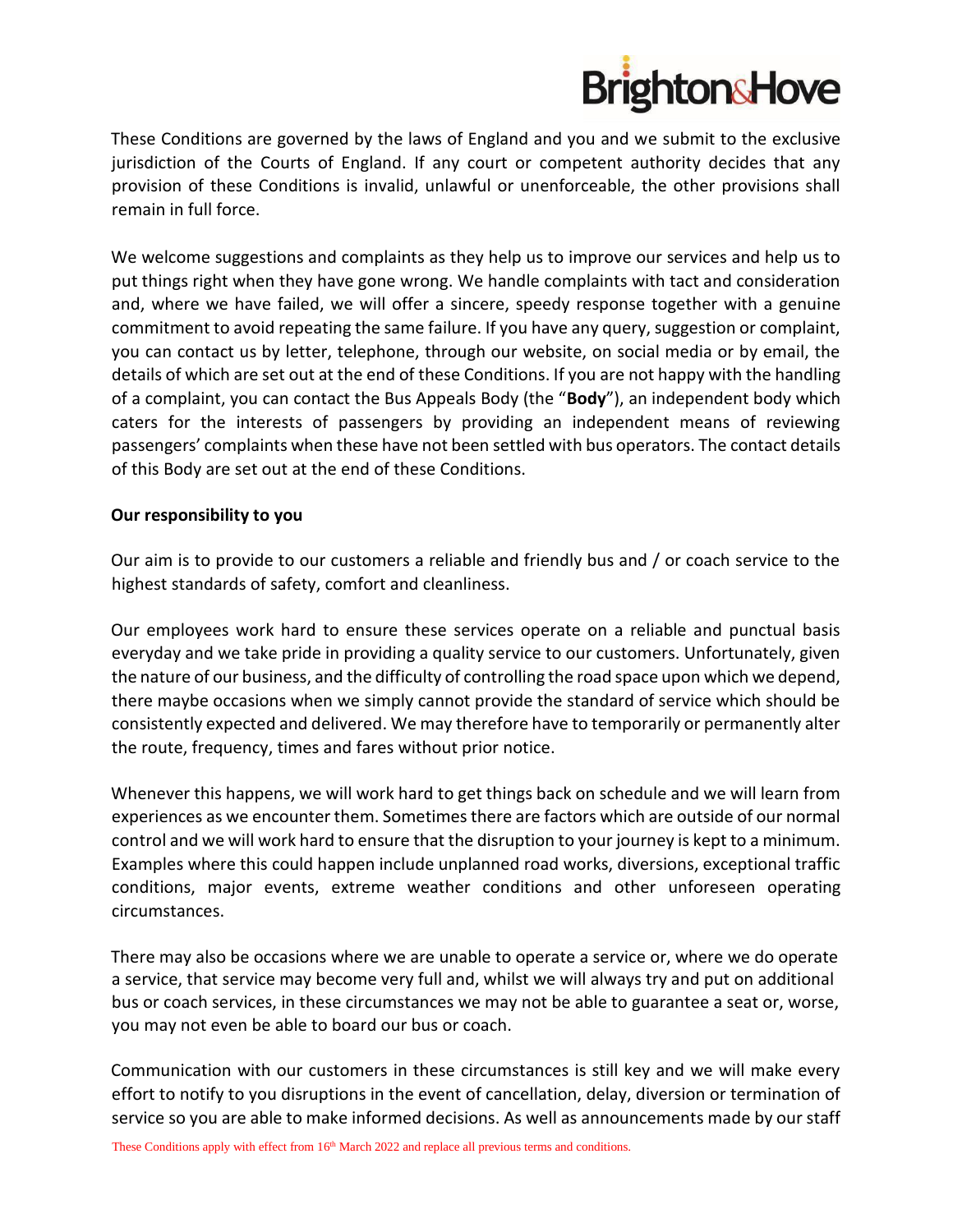

or on local radio, television and advertising, we do this through our website, our app and by using social media (the addresses of which are located at the end of these Conditions).

*However, we are unable to accept any responsibility, and will not be liable, to you for any loss, damage, injury, inconvenience or cost you suffer or may suffer as a result of any of the circumstances arising in the preceding paragraphs under the heading "Our responsibility to you", unless such loss, damage, injury, inconvenience or cost can be proven to be due to the negligence of either us or our staff (if they are acting in the course of their employment). Your statutory rights as a consumer are, though, not excluded or limited.* 

# **Your conduct**

We are keen to encourage people to experience and use public transport as an effective and pleasant means of travel. We strive to meet your expectations in how you use our buses and coaches and we believe that our customers should follow some basic rules for the benefit of all customers and our employees. When you use our buses and coaches, we would also remind you that your conduct is governed by criminal laws and by certain regulations. Those laws and regulations are incorporated into these Conditions and are set out below.

Please consider others travelling and, if you do not follow these points, you may not be allowed to travel or, if you are already travelling, you may even be asked to leave our vehicles. We rarely ever have to do this so please don't spoil our good record.

If you are in breach of these conditions, you will be required to give your name and address to one of our members of staff, a police officer or a community support officer and will not be allowed to continue on your journey: you will not be entitled to a refund if you are in breach of these Conditions.

Whilst you may behave appropriately, we cannot be held responsible for the conduct of those passengers who do not comply with these Conditions.

# *General Behaviour*

• Where our bus stops are "request" stops, to the extent it is safe and you are able so to do, please can you clearly indicate you wish to use the bus.

If you have difficulties signalling to the bus driver at a "request" stop, you should find somewhere safe where you are able to make it clear to the driver you would like to use the bus. You should avoid areas where you may cause yourself harm or harm others (so you should avoid places such as near parked cars or in front of a fire station).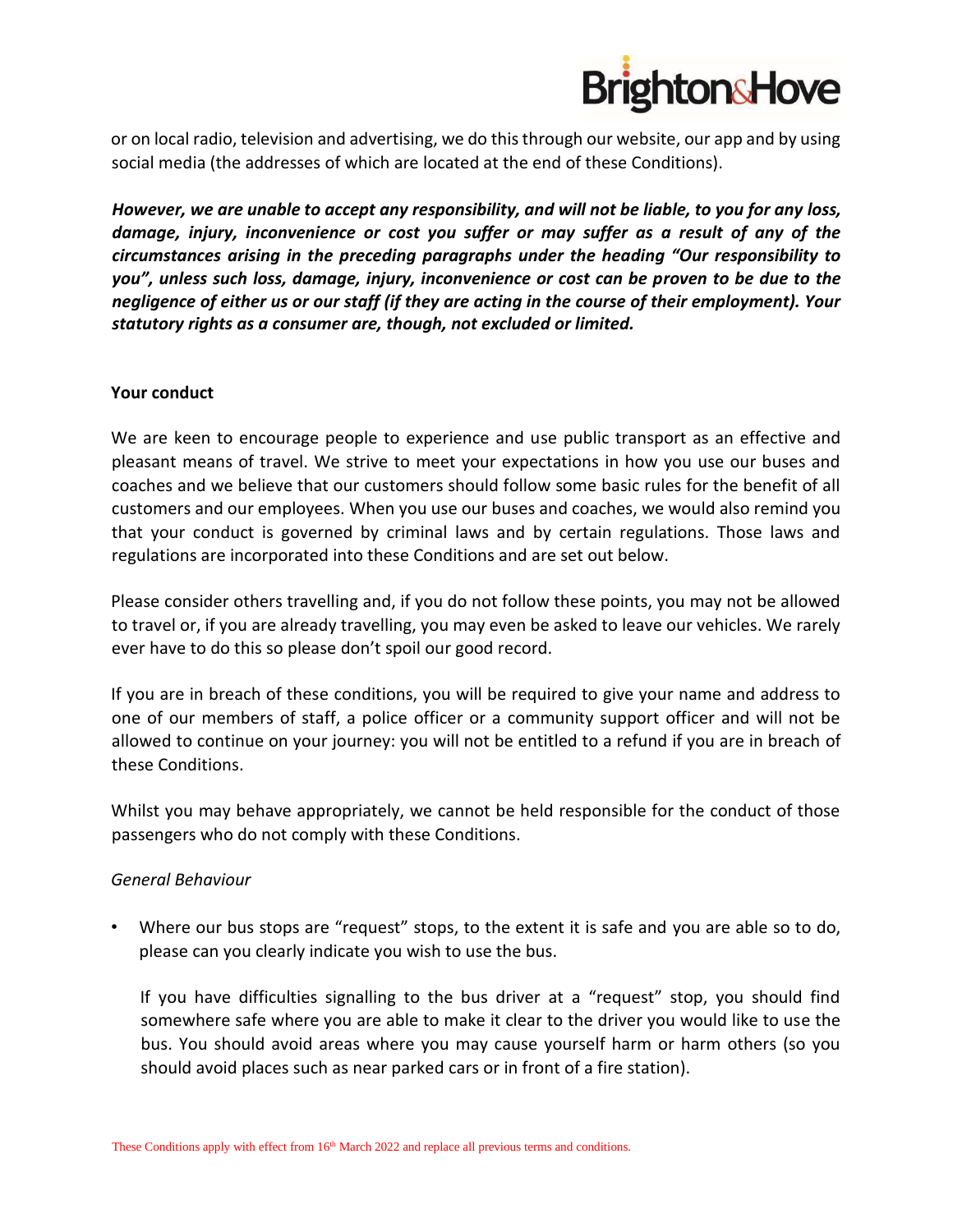

- If you don't have a valid ticket, Smartcard, permit or pass to travel, or other legitimate means of travel, you must tell the driver or conductor the journey you intend to take if you are asked (and pay to the driver the amount requested to allow you to take that journey).
- You must not attempt to get on or off the bus which has stopped other than at designated stops (so you should not get off the bus when it stops at traffic lights or in road works, for examples).
- Please behave in an appropriate decent manner which does not cause offence to other customers or members of our staff.
- We reserve the right to refuse entry and travel of any person onto our buses and coaches if that person is considered to be undesirable, a security or safety risk, with a poor level of personal hygiene, who is intoxicated, under the influence of drugs or other substances or who may otherwise cause a nuisance or disturbance.
- You may be asked to leave the bus or coach at any time where you are or are believed to be (i) smoking any substance; (ii) consuming alcohol; (iii) interfering with any equipment on or part of the vehicle; (iv) interfering with or threatening or being abusive to a member of staff or other person travelling on the bus or coach; (v) causing a public nuisance; or (vi) putting your feet on the seats.
- Whilst we make every effort to provide appropriate access to and accommodation on our vehicles for those of our passengers who are elderly, have young children, are pregnant or who are disabled, we would ask that you think about their needs and, wherever possible, please vacate seats and consider their requirements: it will mean a lot to these people.
- Please help keep our buses clean, take your rubbish home with you and don't discard your unwanted belonging on our buses or coaches.
- Please feel free to listen to music (it can make the journey much quicker) but use headphones at all times as our other customers may not want to listen.
- Please do not use electronic cigarettes or other types of imitation smoking devices on our buses. These are forbidden from being used on our buses and coaches.
- Please do not distribute anything on our buses or at our premises or offer anything for sale or collect for charity without our prior written consent.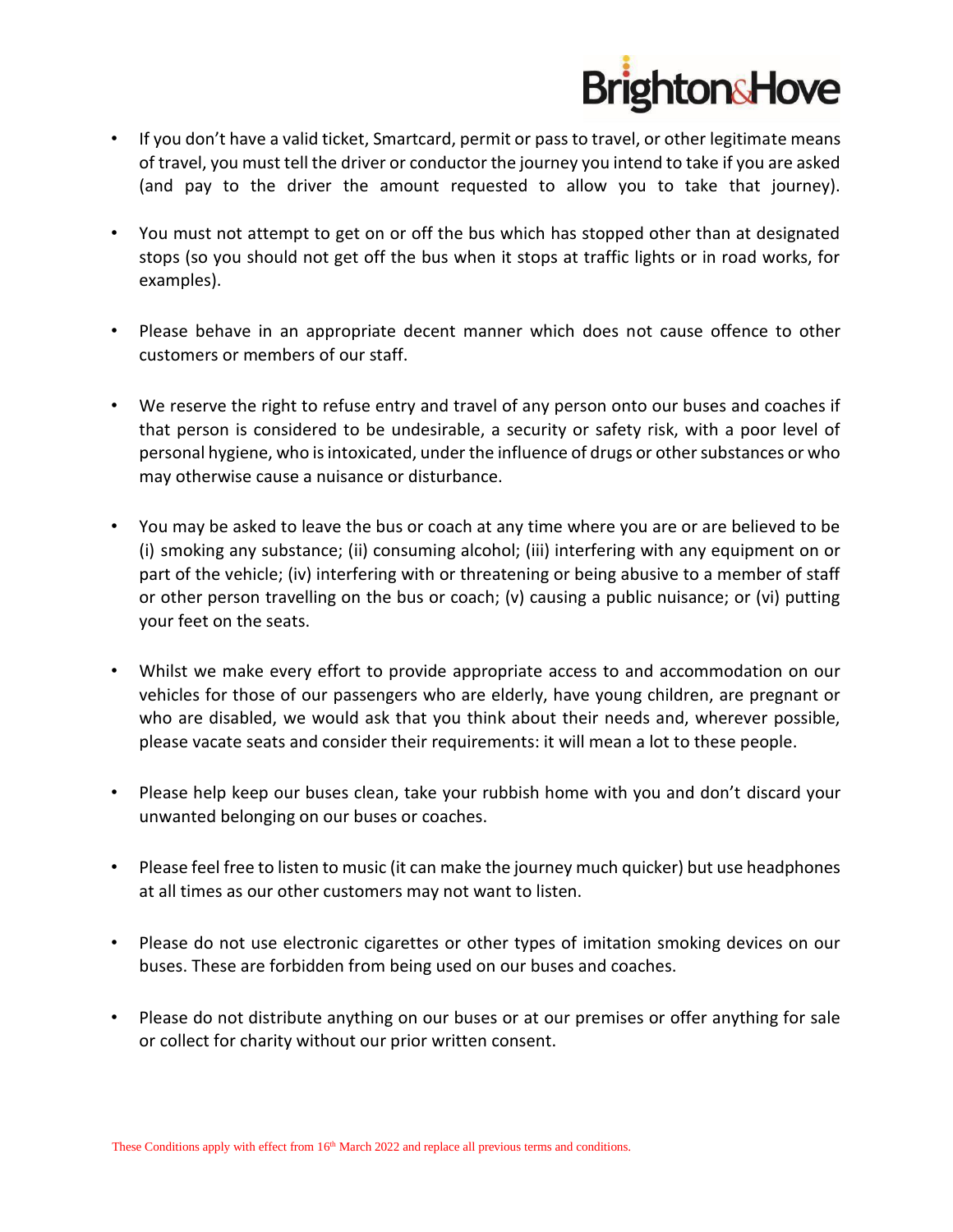

We reserve the right to ask you to leave the bus or coach at any time due to, and to charge you an appropriate and reasonable amount for the costs of cleaning and / or repairing our vehicles caused by, your behaviour whether through being sick, soiling or otherwise.

We also reserve the right to take any other appropriate measure to ensure that our passengers can travel in comfort and safety and this could result in you being temporarily or permanently being banned from travelling on our vehicles as a result of such conduct.

# *Safety*

- You must follow instructions from our staff, when directed, and act in a manner showing regard for the safety and comfort of other customers and our employees. In addition please don't disturb, distract or obstruct the vision of our staff when they are driving, nor overload the capacity of the vehicle or stand on the upper deck of a double deck vehicle: safety first.
- You should always use a, and remain in your, seat, where seats are available, until the bus or coach comes to a complete halt at you required bus stop.
- If you have to stand, you must not stand in the front door-well area, upstairs or on the stairs of double-deckers or near any emergency exits: you must, at all times, hold onto a pole and / or seat back whilst standing and, as soon as a seat becomes available, you should occupy it. **Please note that no standing passengers are permitted on our Spirit of Sussex Coaches.**
- If you are travelling on the upper deck of an open top bus, you are required to remain seated at all times, particularly when passing under bridges or overhanging trees. **Unaccompanied children are not allowed to travel on the upper deck.**
- Please don't alight from our buses or coaches except at those places which are indicated by an official roadside bus stop sign or where the bus driver or conductor specifically permits you to do so. **In no circumstances should you board or leave a bus or coach whilst the vehicle is moving or whilst it is held up in traffic or by police or when the doors are closed.**
- Please don't smoke on our buses or coaches or at the entrance: it is illegal to do so.
- Please don't eat any form of hot food whilst travelling on board our buses and coaches if it might make the environment unpleasant and unsafe for other customers: we cannot accept any responsibility for any burns you suffer as a result of you bringing hot food on board.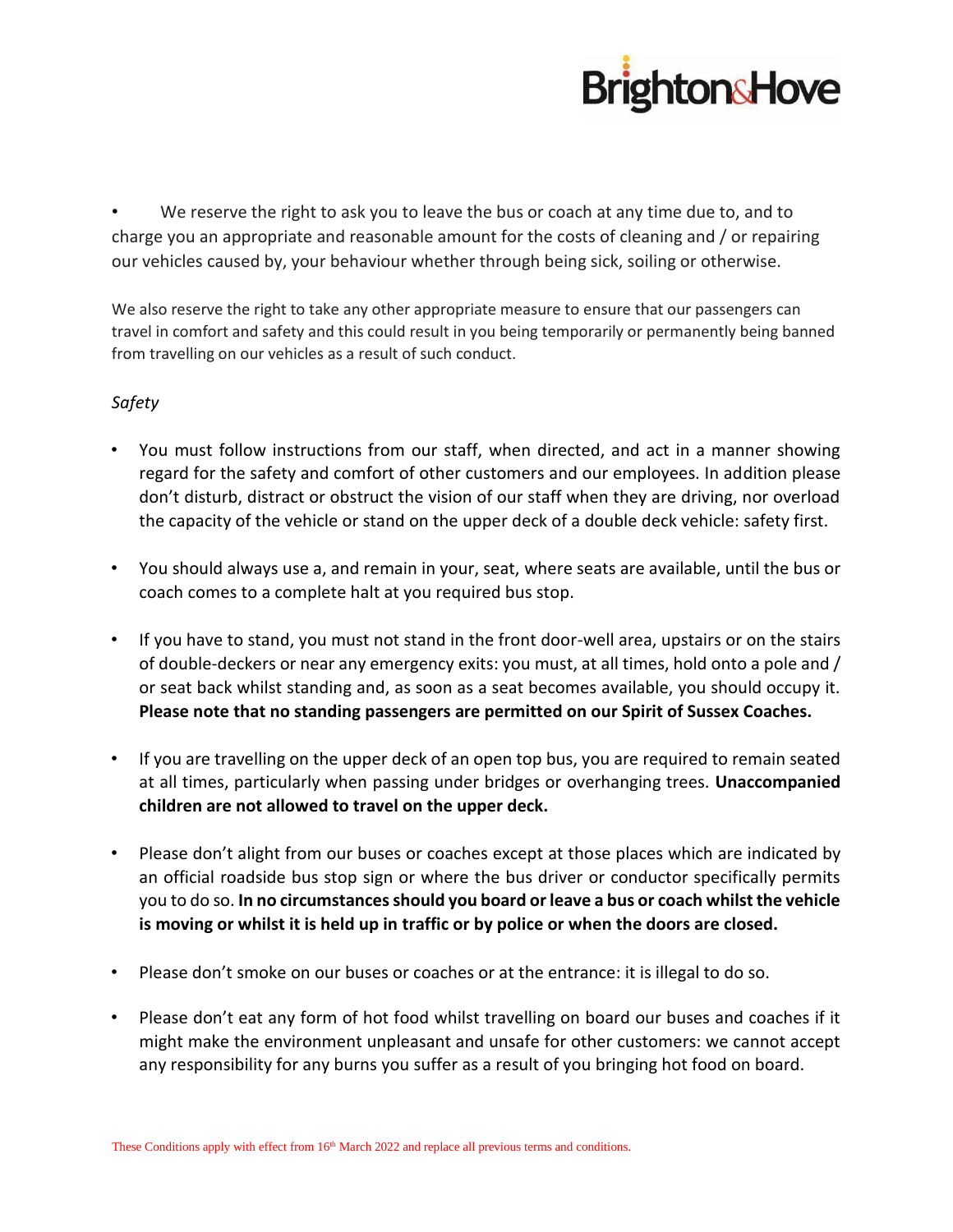- **Brighton&Hove** • Please only drink hot drinks provided that the container is fitted with a spill-resistant safety lid: we cannot accept any responsibility for any burns you suffer as a result of you bringing hot drinks on board.
- Please don't lean out of, or throw from or stick anything out of bus or coach windows.
- We hope you have a safe journey but you do need to notify our staff immediately if you sustain an injury or feel unwell whilst boarding, travelling or getting off one of our buses.
- If you see anything suspicious please immediately inform a member of our staff or the driver.
- Please do not use the emergency exits except in a genuine emergency.

# *Security*

- **We want you to feel secure when travelling on our vehicles.**
- You must not behave in a way that affects the security and the safety of our staff, our customers and other road users and pedestrians. If you behave in such a way that the security and staff are affected, you will be asked to leave our bus or coach immediately and we will (if appropriate) seek appropriate legal redress to remedy the damage, loss or injury you cause.
- We operate CCTV on many of our vehicles to ensure that issues, such as theft, assault and poor behaviour, can be monitored and, where appropriate, footage of such incidents can be passed onto the police and other appropriate authorities should they so request and we believe it is consistent with the provisions of the data protection legislation and our Privacy Policy.

We will always comply with our obligations under the data protection legislation, the Human Rights Act 1988 and such other relevant legislation in the handling of CCTV footage.

We will not be responsible to you for any loss, damage, injury, inconvenience or cost you suffer or may suffer as a result of your abusive or threatening behaviour which gives rise to your removal from our bus or coach and / or from any action taken against you by the appropriate authorities.

#### **Wheelchairs and buggies**

We endeavour to make our vehicles inclusive to all of our customers and this includes making it as accessible as we can for disabled people and those with buggies. We are therefore working hard to ensure our entire fleet of buses and coaches meets the needs of those of our passengers who use wheelchairs or are in buggies. In addition, we operate in accordance with the Codes of Practice of the Confederation of Passenger Transport in relation to our passengers who use mobility scooters (the "**Code**").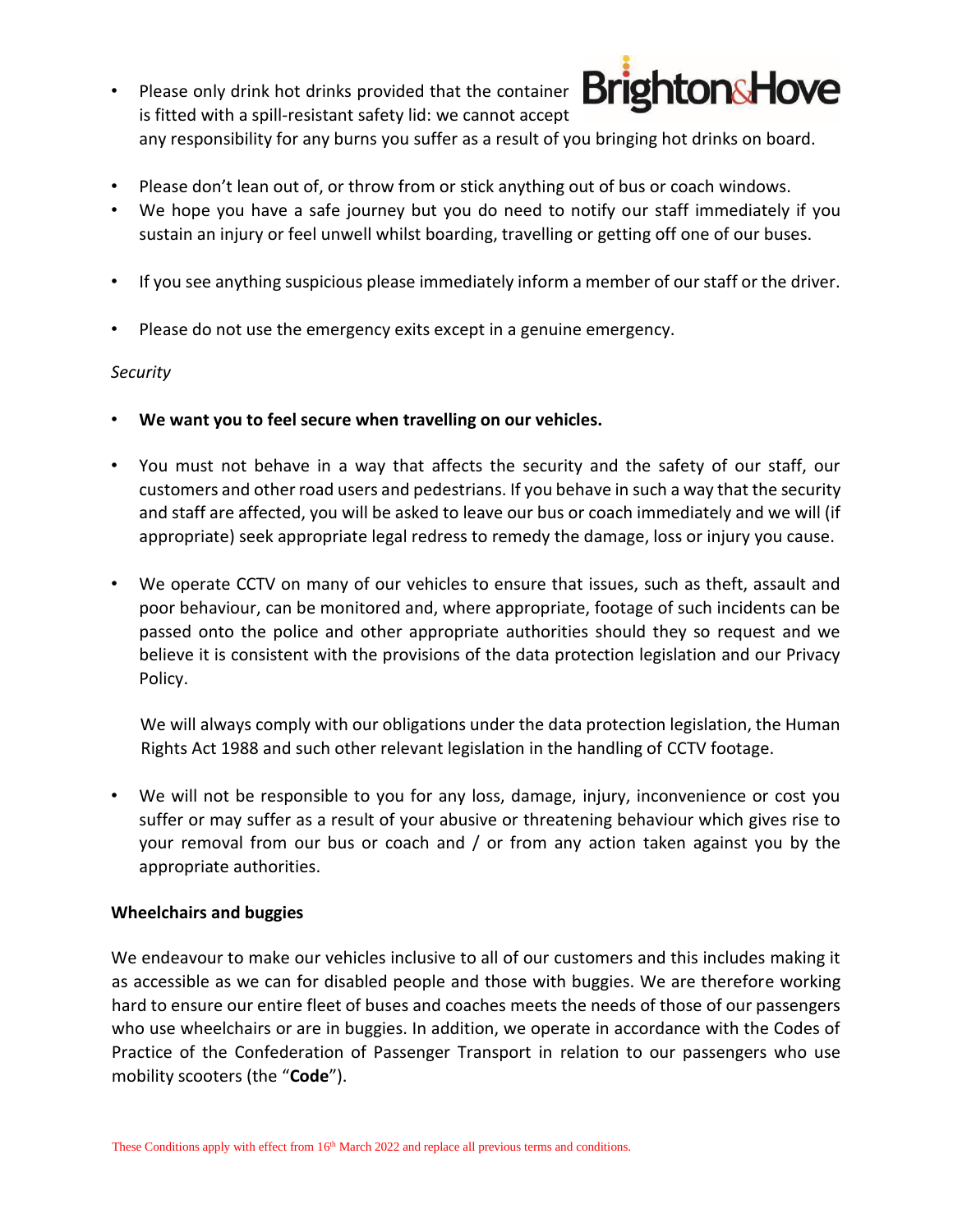

Under the Code, mobility users are issued with a permit to travel which advises our bus drivers if your scooter is approved to travel on our buses and you, as the user of that scooter, are trained in how to safely board and alight from our buses or coaches. The majority of our buses and coaches are already able to accommodate wheelchairs, approved mobility scooters, prams and buggies. Whilst we welcome these onboard for travel, it is at the discretion of the driver as to whether or not there is enough space available.

Wheelchairs, mobility scooters, prams and buggies must **not** block the gangway of our buses or coaches at any time and the dimensions of any mobility scooter must be in line with the requirements according to the buses safety limits. **It is the driver to decide if there is sufficient space and their decision is fina**l: they have the right to, therefore, refuse access if they feel that there is insufficient space or that there is a risk that, by letting on board such vehicles, this may be to the detriment of the other passengers' safety.

We would kindly ask all of our customers, where necessary, to keep the wheelchair dedicated space free and, if you board with a buggy or pram and to the extent that it is possible for you to do so, to fold and store them in the luggage space. We wish to ensure our services are as inclusive as possible and we do therefore appreciate your assistance in permitting those with wheelchairs, mobility scooters, prams and buggies to use our buses. Where it is reasonable to do so in the circumstances, the driver will require non-wheelchair users to vacate the spaces and require, for example, that such non-wheelchair users move to a different part of the bus or even refuse to drive on until space is made available for those persons in wheelchairs.

It goes without saying that we will ensure that our drivers and our vehicles comply with the laws applicable to those who are disabled or using buggies. This includes ensuring our vehicles are equipped with appropriate bus lowering systems or the appropriate folding or retractable steps and these must not be operated by other than the driver or conductor whenever they consider that a disabled person will need the system to get on or off our buses and coaches. Where there are infrequent services along your route, we will do everything we feasibly can to assist and, if we are not able to provide a suitable vehicle to allow you to get on and off safely, we will arrange for a taxi service where appropriate so to do.

# **Bicycles,E-Scooters and E-Unicycles**

As a general rule, bicycles are not permitted to be carried on our services where they are likely to soil the bus or coach or cause a nuisance or potential injury to our customers. Bicycles will only be permitted to be brought on board at the sole discretion of the driver.

Folding bicycles, which are safely and securely stowed in the designated luggage area in a suitable bag or box, are generally permitted onto our buses if the driver believes that there is sufficient luggage space available.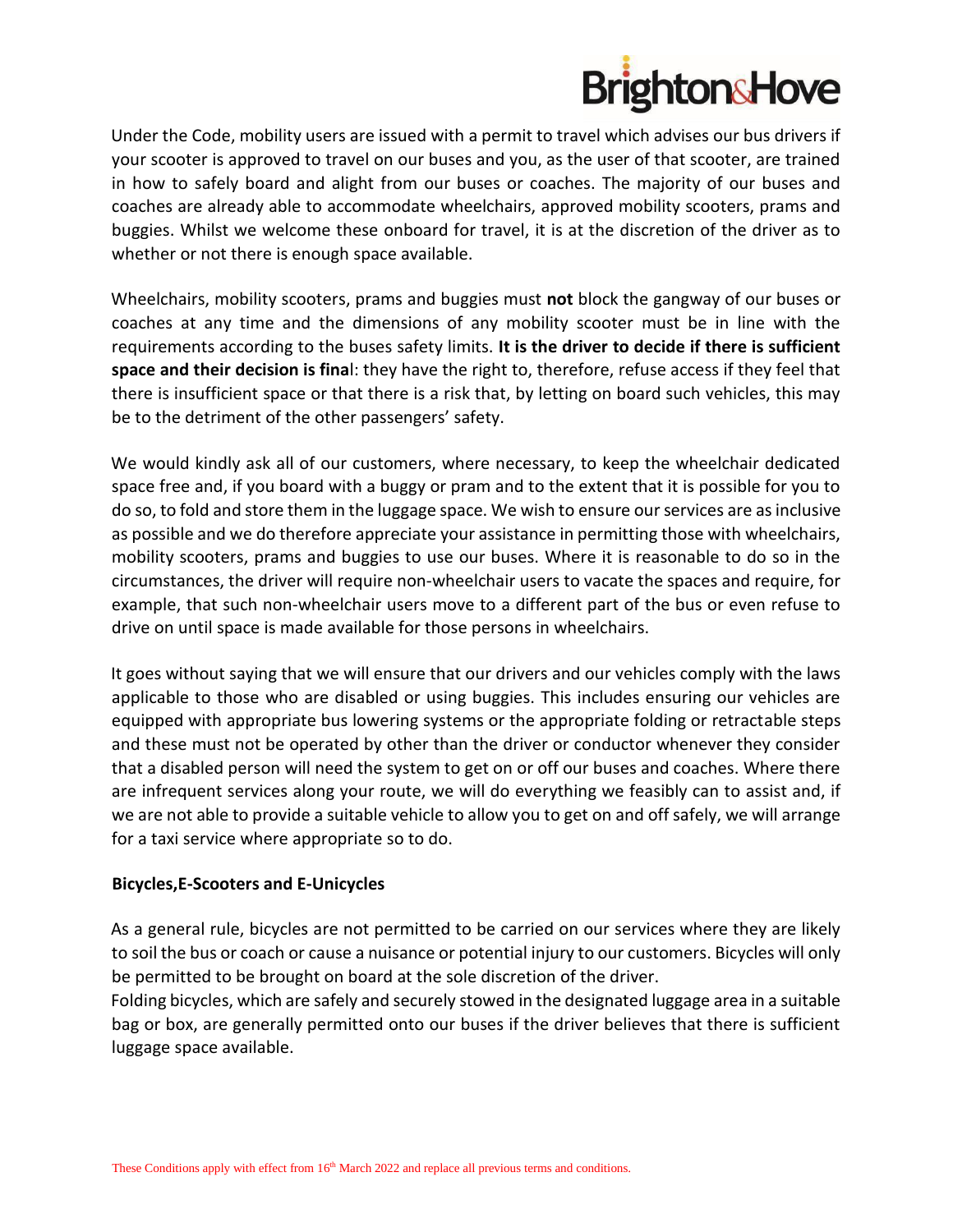

Where you are permitted to bring a bicycle on board, it is carried at your risk and we do not accept any responsibility for any loss of, and / or damage caused to, your bicycle at any time. You are not permitted to take an electric scooter or electric unicycle onto our buses.

# **Luggage**

All items of luggage will be carried at our driver's discretion to ensure they can be carried safely upon our buses. We will only permit customers to carry luggage on our vehicles where it is safe to do so and is available to our customers for convenience only. You will retain the risk of loss of, or damage to, the luggage at all times. We do not accept any liability for any loss or damage however caused. **We will never carry unaccompanied luggage or parcels in any circumstance.** 

There may be occasions where items of luggage are refused to be carried on our services. If the luggage is excessive, large or of an awkward size and it means it is not easily able to be carried upon our vehicle, the driver reserves the right to refuse such luggage on to the bus or coach.

Unfortunately, we are unable to carry certain items which could endanger the safe passage of our vehicle or the safety of our staff, customers or other road users and pedestrians. These include rechargeable batteries (other than those inside personal devices or are in their original retail packaging), ammunition, explosives, weapons, paint in either unsealed containers or plastic containers exceeding five litres and combustible or otherwise hazardous materials including petrol.

If you are refused travel due to the above circumstances, we cannot accept liability for subsequent loss, damage, injury, inconvenience or cost you suffer or may suffer as a result.

On our Spirit of Sussex coaches, the luggage allowance for our customers is as follows (and subject, at all times, to the discretion of the driver):

- two items of luggage per adult person travelling (such luggage must be stowed in the luggage hold of the coach);
- only small hand luggage may be taken onboard the coach (which must be stowed in the overhead rack or under the passenger seat and must not, at any time, be placed in the aisle of the coach or on seats (for safety reasons));
- skis, boxed single bicycles, golf clubs, trunks and other bulky items (such as musical instruments) can only be carried if space allows after all other passengers' standard luggage allowance has been accommodated and then a fee may be required prior to travel;
- all luggage must be labelled with the passenger's name, address and brief travel details;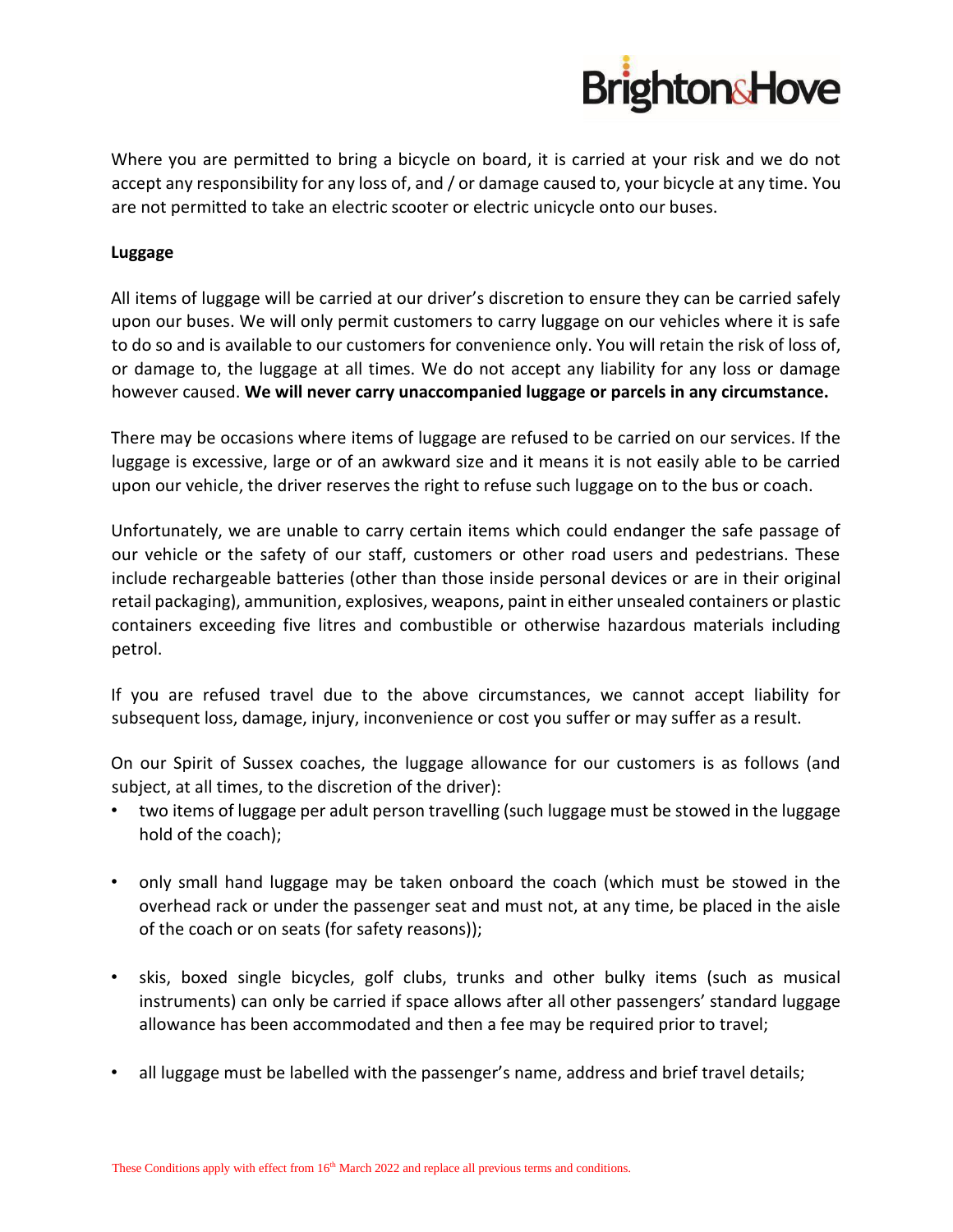

• whilst drivers may assist with the loading and unloading of reasonably sized luggage, you may be asked to assist with heavier items or to load the luggage yourself.

We recommend that all passengers have appropriate insurance for travel and we cannot accept liability for subsequent loss, damage, injury, inconvenience or cost you suffer or may suffer as a result of any loss of or damage to your luggage during transit and when loading and offloading your luggage.

# **Lost property**

Any item that is left on a bus or coach and subsequently found be a member of our staff will be dealt in accordance with the applicable laws.

When something is lost on one of our buses or coaches, we will do everything we reasonably can to locate and return property left on one of our buses to its owner. **However, we will not accept any responsibility or liability for any article left on our buses or coaches in any circumstance.** 

If items of lost property are not claimed within one month, the item will become our property and it will be disposed of appropriately, normally to a chosen charity.

If the item of lost property is perishable, it will be thrown away after a period of 24 hours if not claimed before this time. If, before 24 hours, the item becomes a potential health risk, or causes offence, it will immediately be thrown away.

If you find an item of lost property on one of our buses or coaches, you should inform the driver before leaving that vehicle of the location of the item of lost property. **You should not touch or move the item if it looks suspicious.** 

Should you wish to claim an item of lost property, we will need to establish that the item belongs to you. You will also need to provide proof of your name and address and describe the item of lost property or explain the contents of an item so we can establish you as the owner. **Contact details for our lost property offices can be found on the contact page of the website (the address of which is located at the end of these Conditions).** 

If the item of lost property is a bag, or other container, it may be opened and examined by us in order to help identify the owner and the nature and potential value of the lost property. **We do not accept any responsibility to you if, as a result of opening the bag or other container, you suffer any loss, inconvenience, damage or cost as a result.** 

There may be an administration fee charged to you on collection of an item of lost property. Items of lost property will normally need to be collected from one of our offices depending on where the item was lost. We may also agree to post the item of lost property back to you. In these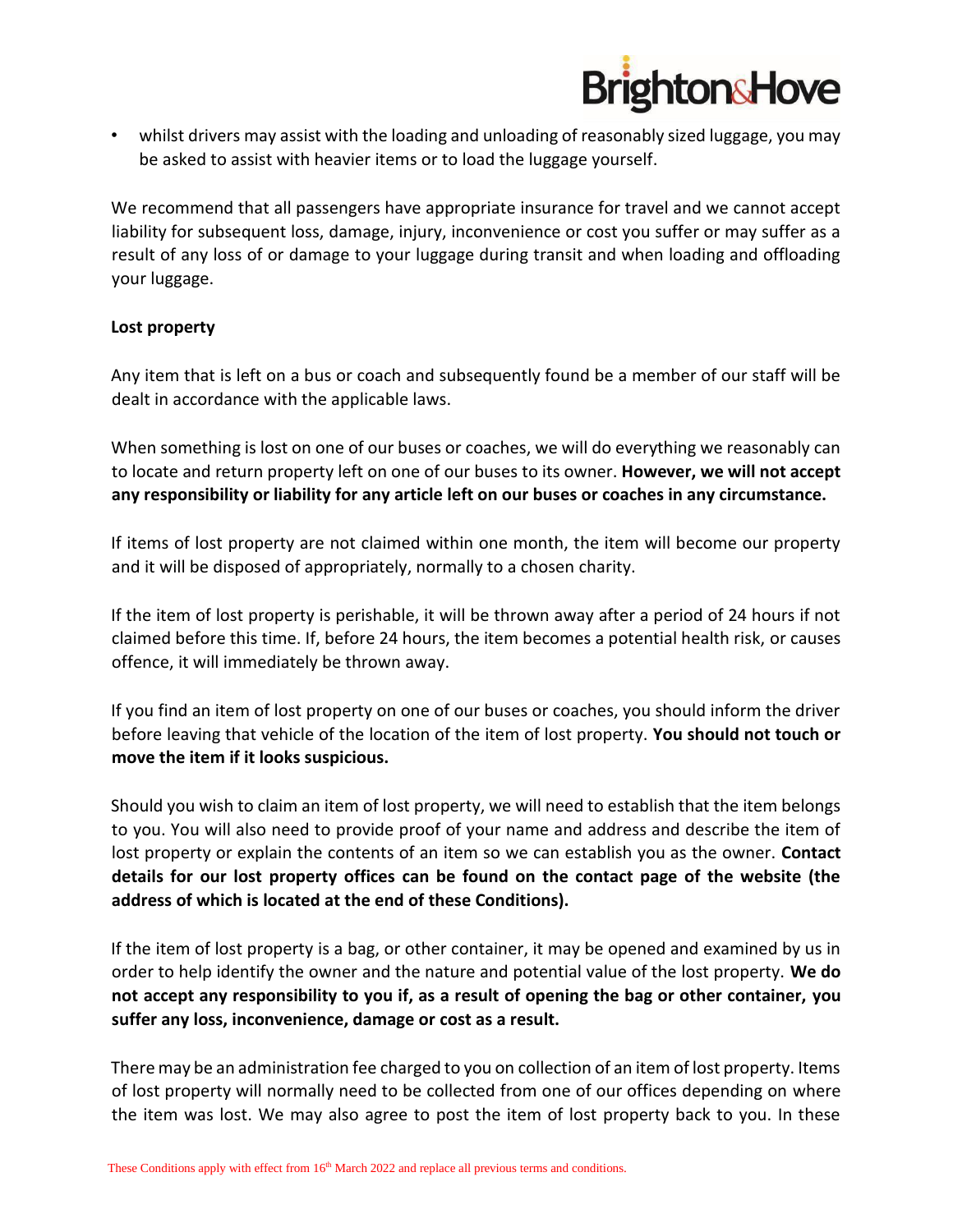

circumstances, we will require advance payment of the postage and packaging before we are able to do this.

# **Our Tickets**

Passengers must produce their ticket if required for inspection by an authorised person, and, if they fail to do so, pay the appropriate fare for their journey. A penalty fare may be charged by an authorised person in the event that travel has been obtained without holding a valid ticket or pass, or paying the correct fare, In cases of dispute between customers and drivers or inspectors regarding the correct fare, or the acceptance of return or other tickets, passengers shall pay the fare or penalty fare requested by that person and refer the matter to the Company. A refund will be made if there is an error.

Prospective customers who have no valid ticket, and are unable to pay their fare, will not be carried. However, subject to the provisions of those sections of these regulations dealing with passengers' behaviour, children aged under 16 will not normally be refused travel.

Passengers must, on completion of the journey for which they have paid, leave the vehicle if requested by the driver, or pay the appropriate fare for the continuation of their journey.

Passengers should examine their ticket upon issue. Any discrepancy must be reported to the driver at once, as no claims can otherwise be accepted.

Fares are arranged in stages and zones, and passengers getting on a bus at a stop between stages will be charged as from the previous stage. Passengers getting off between stages will be charged to the next stage.

Unless there is a transfer fare arrangement, holders of ordinary single tickets are not allowed to break their journey. Return tickets are valid for one outward and one homeward journey between the same two stops (or a close equivalent) by the same route or a different route where the fare is the same, on the same day. Passengers may not break their journey in either direction.

We accept cash for payment of single, return and other selected fares on board. We do not offer change. In the event that a passenger can not provide the exact fare, a credit voucher will be issued for the difference. The credit voucher can be redeemed for part or full payment of subsequent journeys or by credit to a nominated bank account via our customer services team and travel shops.

# **Season tickets, other pre-purchased tickets and identity cards are subject to the following conditions:**

(a) Holders of such tickets have no precedence over other passengers, and the company cannot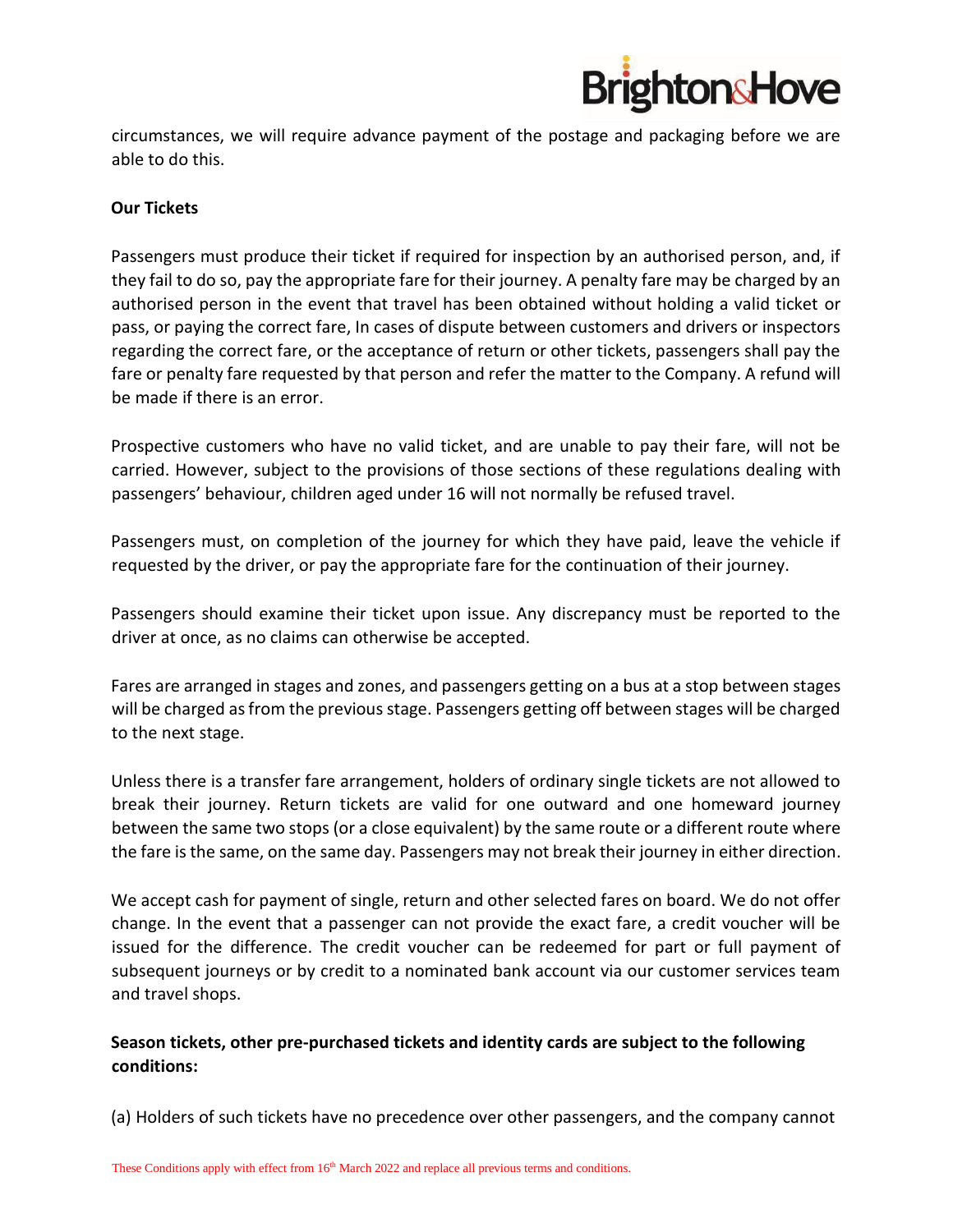

be held liable for the consequences arising from any lack of accommodation on a particular journey.

- (b) SAVER tickets are valid for unlimited travel within defined areas; these areas are described in appropriate publicity material. Season tickets are valid for travel only between the points shown on the ticket, or intermediately, via the route shown.
- (c) Such tickets are not transferable (except full price adult key cards, providing it is not the same journey), and may be used only by the person(s) for whom the ticket was purchased. If a ticket is transferred, or attempted to be transferred, it will be confiscated, and both the person to whom it was issued and the person to whom it was transferred or attempted to be transferred, will be liable to prosecution. The law states that it is an offence for a passenger to use, or attempt to use, a ticket which has been altered or defaced, a ticket issued to another person where that ticket is not transferable, or an expired season or other such ticket without reasonable excuse. The Company will prosecute passengers who break the law in this way.
- (d) Duplicates will not normally be issued in respect of SAVER tickets. However, a duplicate for a ticket of more than 3 months duration may be issued at the discretion of the Company if the holder is able to provide proof of purchase.
- (e) In no circumstances will a duplicate be issued in respect of any ticket under 3 months duration or in respect of discounted SAVER tickets to students.
- (f) Should a Scholars season ticket be lost, the holder must notify the Education Authority immediately, in writing. The issue of a duplicate will be subject to the consent of the Education Authority if that Authority has paid for the ticket.
- (g) Should a ticket become defaced or illegible, it must be returned to the Company. If the Company is satisfied as to the ownership and cause of damage, a duplicate ticket may be issued, for which an administration fee will be charged.
- (h) If a Season or SAVER in respect of which a duplicate has been issued is found, such ticket must be returned at once to the Company.

If a SAVER ticket is not required for any reason a refund may be available in certain circumstances. Each case will be subject to review in accordance with the Company's procedures, and any refund will be entirely at the discretion of the Company. The Company reserves the right to refuse a refund on any ticket.

Refunds will not be made in respect of Christmas or Boxing Days, any other statutory holidays, any other days on which it can be foreseen that no service will be provided, or days on which the company has advertised a suspension of service. In the event of a suspension of services because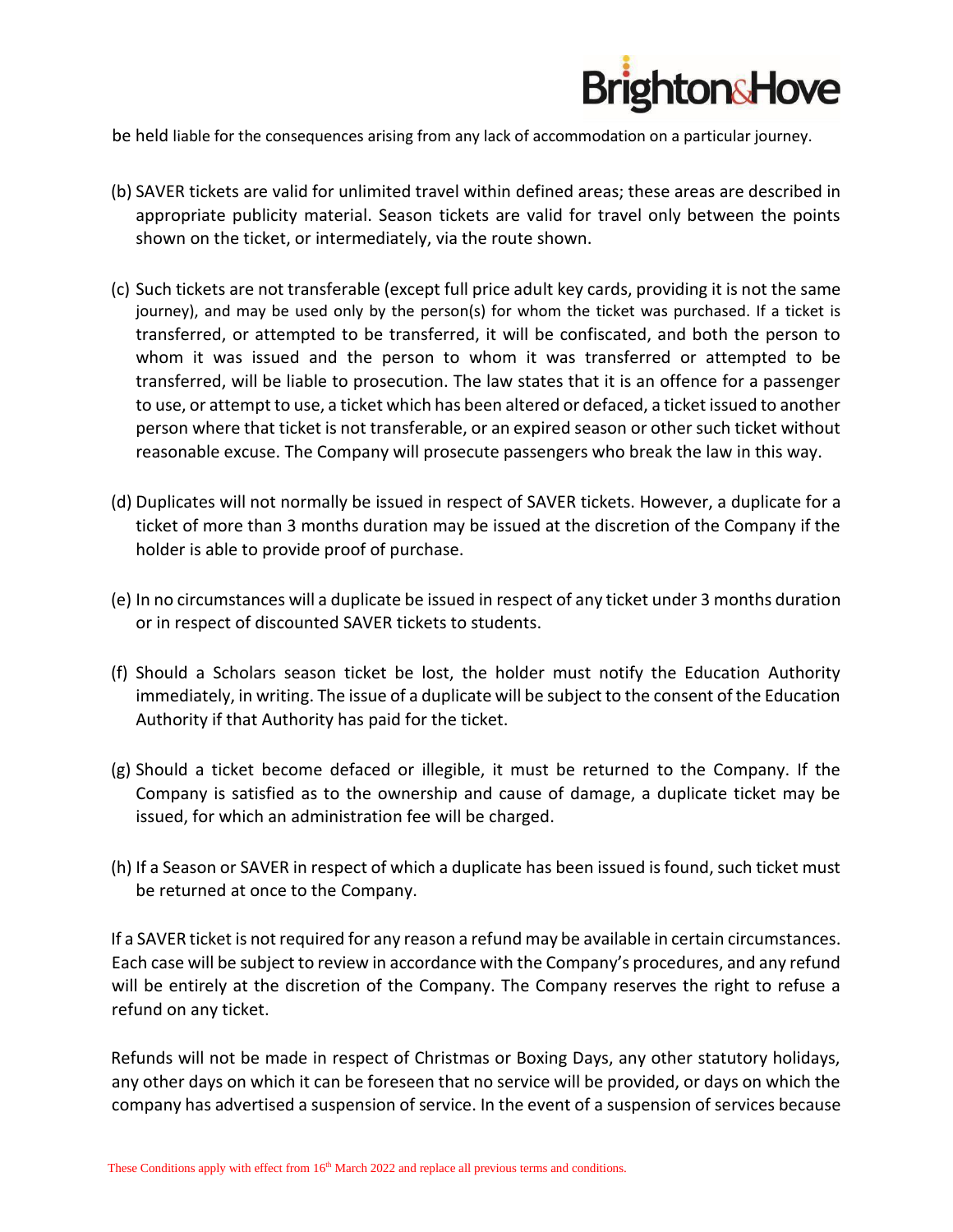

of strikes, labour disputes, emergency or adverse weather conditions, any refunds or extension of validity of Season or other pre-purchased tickets will be entirely at company discretion.

Refunds will be made by deducting from the purchase price of the ticket an amount equal to the price of tickets for the weeks used, part weeks of use counting as whole weeks. An administration fee may also be charged. For example. A 3 month ticket surrendered at the end of the 5th week. Refund = purchase price less price of a 4 week ticket plus a 1 week ticket.

Requests for refunds should be directed in the first instance to Customer Services at 43 Conway Street, Hove, BN3 3LT.

Up to three children under 5 years of age, accompanied by a fare paying adult or child passenger, and not occupying a seat, may travel free of charge on the Company's services.

Discount single fares (or day return fares where issued) will be allowed as follows:

Children of 5 and under 14 years of age.

Children aged 14, 15, 16, 17 and 18 upon production of a valid Bus ID card. At certain times, Bus ID card holders may receive further discounts, as advertised.

#### **Data Protection**

If we collect your personal data we will store and process that personal data in accordance with our Privacy Policy. A copy of our Privacy Policy is available on our website or can be obtained by writing to us at the address set out below.

#### **Animals**

We welcome and encourage assistance dogs on our buses and coaches and they are carried and welcome aboard at all times. We would ask you, though, to ensure you comply with any reasonable instruction given by the bus driver or the conductor whilst you and your dog are on board.

A maximum of two dogs at any time are normally allowed on any of our buses but this will be subject to the discretion of the driver. Similarly, if you wish to travel with two or more dogs, you will need permission from the driver.

Other dogs (or a small animal) are welcome at the discretion of our drivers and, if they are permitted on board, they must be well behaved and of no danger or nuisance to other customers or our employees. Dogs can be dangerous so, where appropriate, they must travel in accordance with the Dangerous Dogs Act.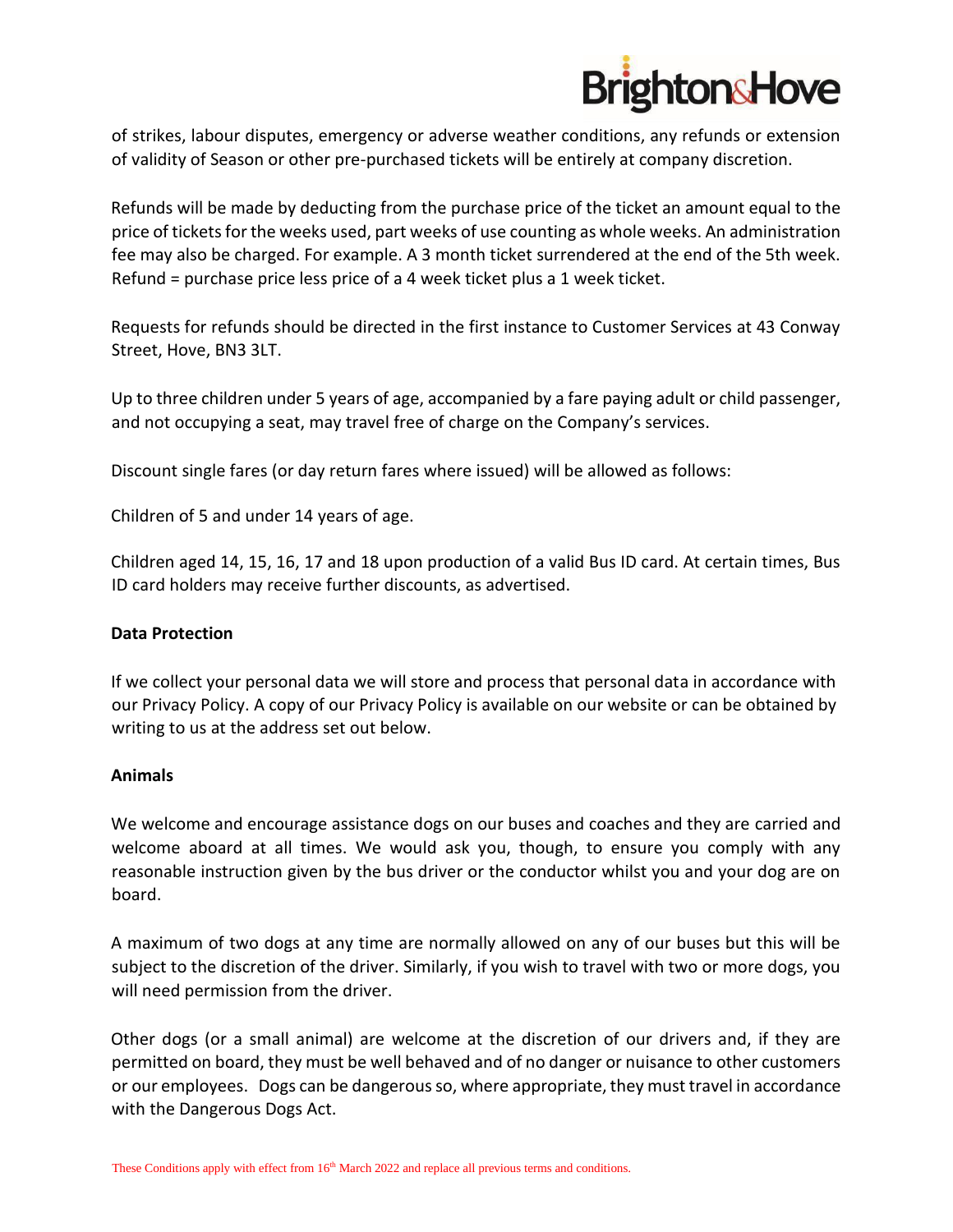

We reserve the right to ask you to leave the vehicle with your animal at any time if the driver feels that the animal in question is a danger to the driver, the passengers or you. If we do ask you to leave, you must do so at the time and place stated by the driver. We will have no liability to you as a result of the driver asking you to leave the bus or coach.

Please remember that animals are not permitted to travel on seats (although they can sit on your lap) and, if the animal fouls, is sick or causes damage, loss or injury due to it travelling on the vehicle or being on our premises you will be held responsible and we may seek to claim costs as a result. Any animal which is permitted to travel on our bus is at your risk.

We make no charge for the carriage of dogs and small animals although we do ask you respect the above rules at all times.

# **Breast Feeding**

We support a mother's right to breastfeed her baby in public. This includes doing so on any of our buses and coaches. Many of our customers are mothers and children and we understand completely that babies need to be fed when they are hungry.

#### **Force Majeure**

We shall be relieved of any liability to you for any loss or damage if such loss or damage is due to: (i) you doing something or not doing something you should have done when on our buses or coaches; (ii) insufficiency of the packing of any luggage you bring on board one of our buses or coaches: (iii) a strike, lock-out, stoppage or industrial dispute, the consequence of which meant we were not able to provide the services expected; or (ii) any other event which we were unable to avoid or prevent by the exercise of reasonable diligence.

#### **Contact Details**

.

For all enquiries, suggestions or complaints, please address these to the attention of Customer Services:

Post: Customer Services, Brighton & Hove Bus and Coach Company 43 Conway Street, Hove, BN3 3LT

e-mail: via contact us page at buses.co.uk

Phone: 01273 886200 Facebook: brightonbuses Twitter: @brightonhovebus